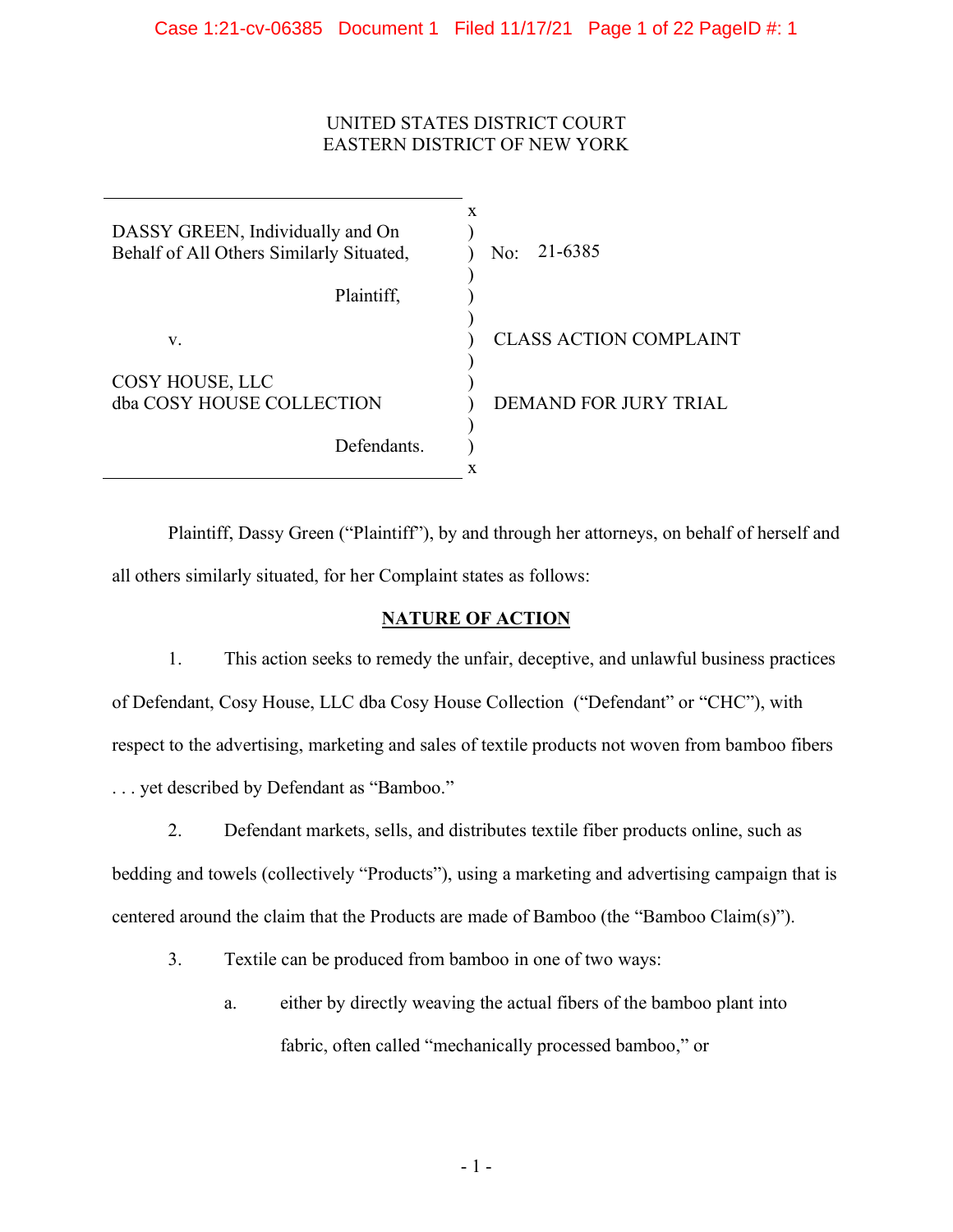b. by deriving other materials, such as rayon or viscose, from the bamboo plant source, typically by means of environmentally toxic chemicals in a process that emits hazardous pollutants into the air. The derivative rayon or viscose fibers produced, which contain no trace of the original plant, are then used to weave fabric.

4. Pursuant to the Federal Trade Commission's guidelines, only textile directly woven from actual bamboo fibers may be lawfully described as Bamboo.

5. Pursuant to the Federal Trade Commission's guidelines, textiles woven from materials produced from a bamboo plant source must be identified as "Rayon from Bamboo," "Bamboo Viscose," or a comparable description ( at times "Bamboo Derivative").

6. Misrepresenting as Bamboo textiles that were actually woven from other materials merely derived from a bamboo plant source is a deceptive practice.

7. This deceptive practice, *i.e.* advertising textiles produced from Bamboo

Derivative as Bamboo, has been the subject of extensive litigation by, and warnings from, the Federal Trade Commission to the industry . . . warnings which CHC knows well but has failed to heed. 1

<sup>&</sup>lt;sup>1</sup> The truth is, most "bamboo" textile products, if not all, really are rayon, which typically is made using environmentally toxic chemicals in a process that emits hazardous pollutants into the air. While different plants, including bamboo, can be used as a source material to create rayon, there's no trace of the original plant in the finished rayon product.

If you make, advertise or sell bamboo-based textiles, the Federal Trade Commission, the nation's consumer protection agency, wants you to know that *unless a product is made directly with bamboo fiber* — *often called "mechanically processed bamboo"* — *it can't be called bamboo*.

*See* Exhibit 1: "How to Avoid Bamboozling Your Customers," (FTC 2009) also available at: business.ftc.gov/documents/alt172-how-avoid-bamboozling-your-customers. (emphasis added)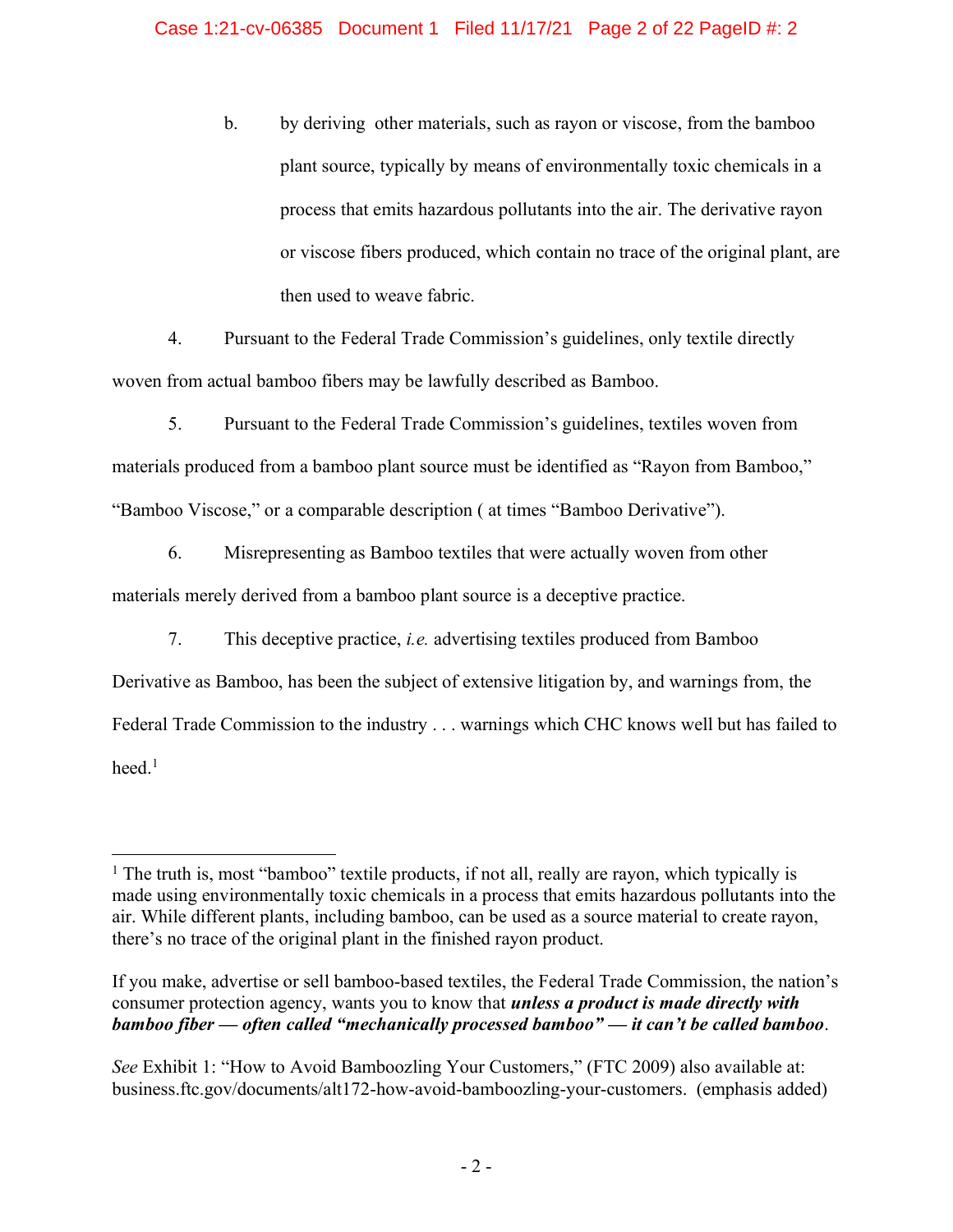#### Case 1:21-cv-06385 Document 1 Filed 11/17/21 Page 3 of 22 PageID #: 3

8. Defendant has made, and continues to make, deceptive and misleading Bamboo Claims to consumers, in a pervasive, nationwide, marketing scheme that confuses and misleads consumers about the true nature of its products.

9. Defendant knows that consumers value the benefits of real Bamboo, and advertises the Products with the intention that consumers rely on the online Bamboo Claims and representations.

10. Through a scheme of integrated deceptions Defendant has worked to convey the singular message: its Products are made from natural Bamboo fibers directly woven into fabric.

11. Defendant's Bamboo Claims are deceptive, misleading and have been designed solely to cause consumers to buy the Products.

12. As early as August 2009, when the FTC issued a Warning Letter to the market, Defendants or their predecessors, who commenced Products sales no later than 2015, knew that they were deceiving the public with *per se* violations of mandated disclosure modalities.

13. Plaintiff and the Class (defined below) were exposed to Defendant's misleading advertising message, which is on Defendant's website, and to which consumers must link in order to make a purchase.

14. Plaintiff and the Class read and relied upon Defendant's online representations and advertising, namely the Bamboo Claim, when they purchased the Product. They also read such misinformation in paperwork and Product packaging received from CHC. Defendant's multitudinous use of "Bamboo Claims" manipulated consumer expectations, i.e. the essence of consumer deception.

15. Plaintiff and the Class purchased the Products because they wanted the benefits of real Bamboo.

- 3 -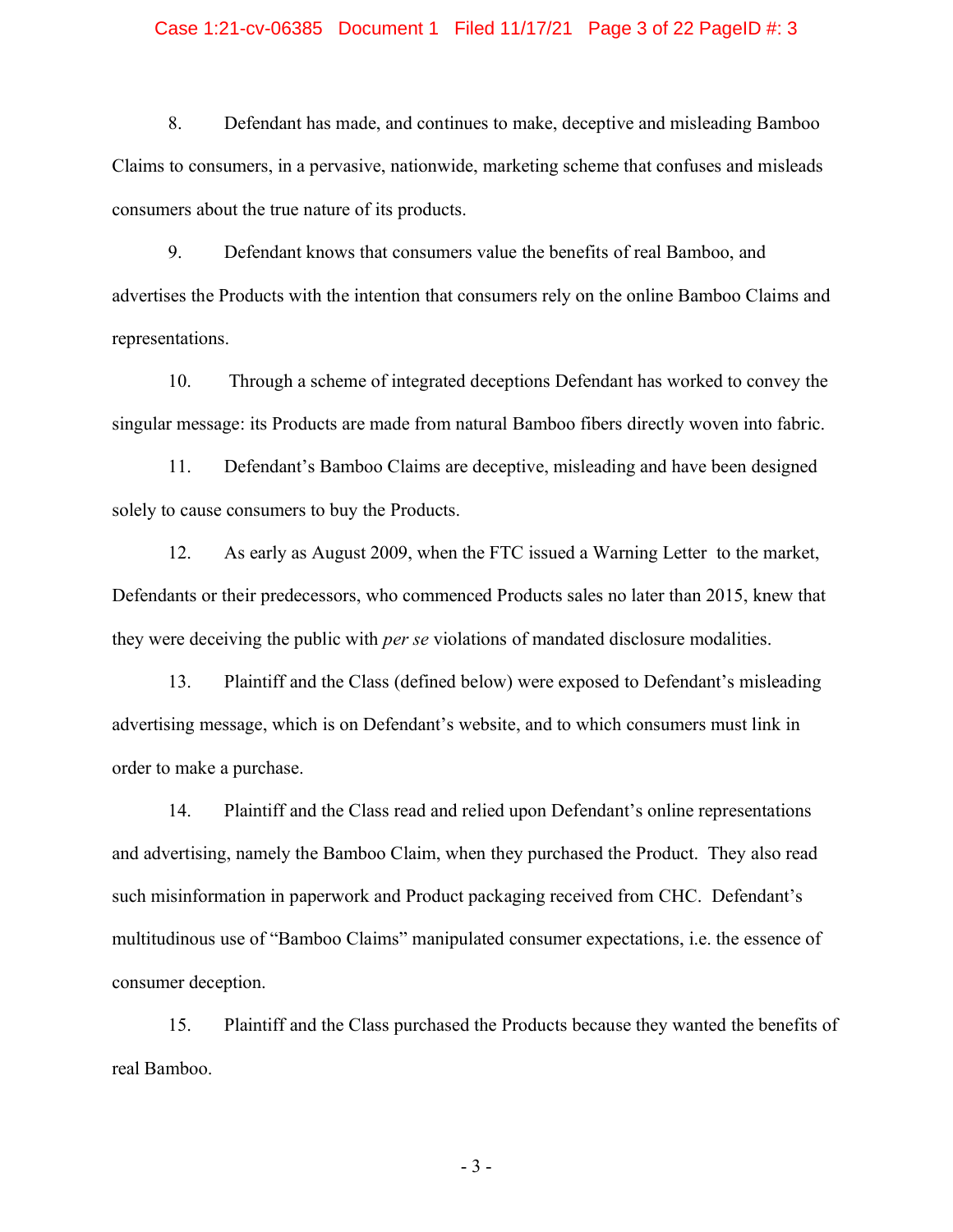#### Case 1:21-cv-06385 Document 1 Filed 11/17/21 Page 4 of 22 PageID #: 4

16. By relying on Defendant's representations that the Products were in fact Bamboo, Plaintiff and the Class have been damaged and suffered an ascertainable loss, discussed *infra.*

17. Plaintiff and the Class did not receive the benefit of the bargain, *i.e.* the benefits of Bamboo, when they purchased the Bamboo Derivative Products, advertised as being Bamboo.

19. This class action seeks to provide redress to consumers who have been harmed by the false and misleading marketing practices Defendant has engaged in with respect to the Products. Plaintiff asserts claims, on behalf of herself and the Class for violations of Florida's Deceptive and Unfair Trade Practices Act (FDUTPA), F.S. §§501.201 et seq, which statute governs all transactions at suit.<sup>2</sup>

18. Through this action, Plaintiff seeks injunctive relief, actual damages, attorneys' fees, costs, and all other relief available to the Class as a result of Defendant's unlawful conduct.

## **JURISDICTION AND VENUE**

19. Claims asserted herein arise under the laws of the State of Florida because Plaintiff, each class member and Defendant are bound by a choice of law clause in Defendant's Terms of Service.

20. This Court has original jurisdiction over this action pursuant to 28 U.S.C. § 1332(d) because the matter in controversy, upon information and belief, exceeds \$5,000,000, exclusive of interest and costs, and this is a class action in which certain of the Class members and Defendant are citizens of different states.

<sup>&</sup>lt;sup>2</sup> Defendant's Terms of Service, Section 18, provide: "These Terms of Service and any separate agreements whereby we provide you Services shall be governed by and construed in accordance with the laws of 5355 115th Ave N. Clearwater, FL 33760."

https://www.cosyhousecollection.com/pages/terms-of-service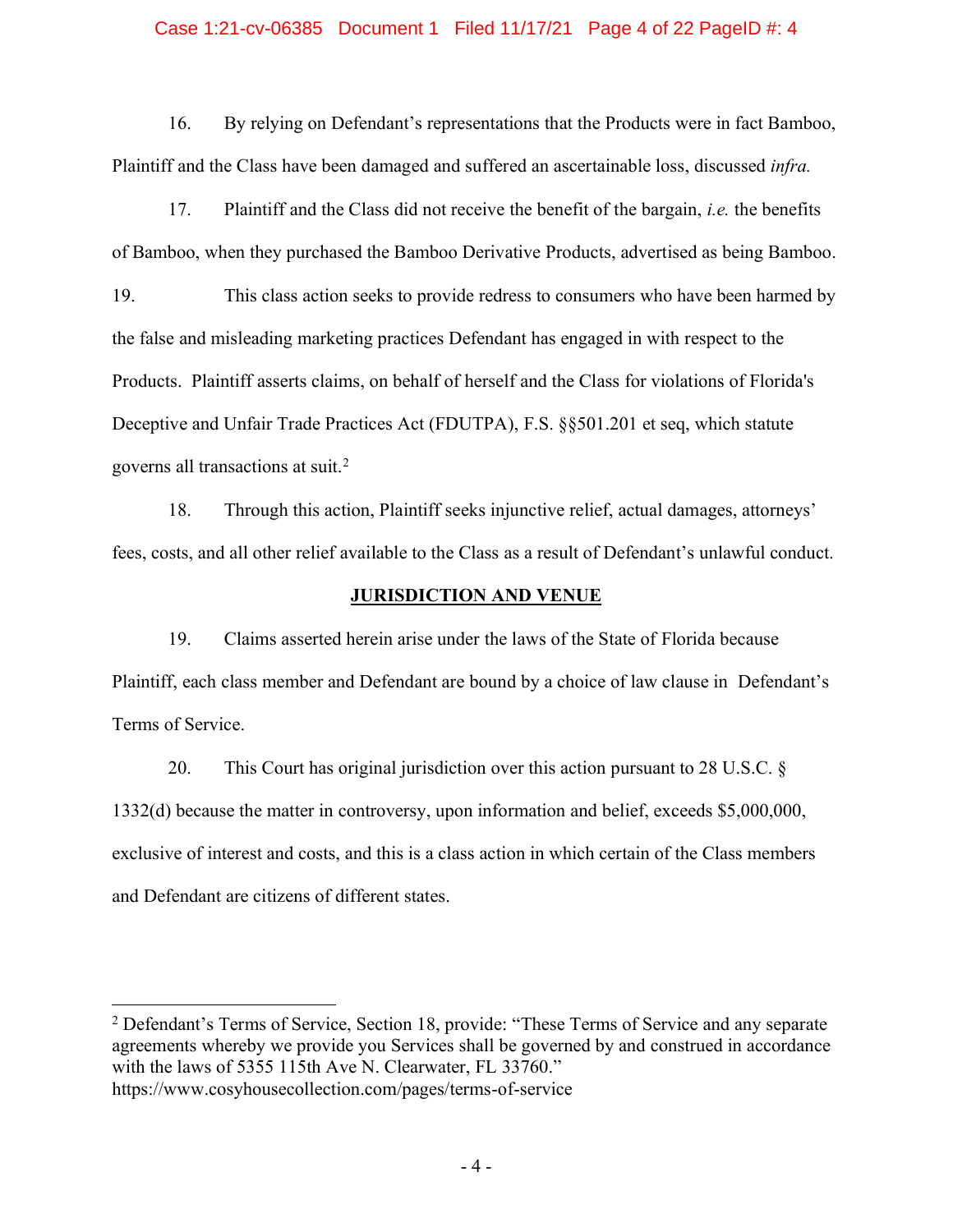Case 1:21-cv-06385 Document 1 Filed 11/17/21 Page 5 of 22 PageID #: 5

21. Venue is proper in this District pursuant to 28 U.S.C. § 1391(b), because many of the acts and transactions alleged herein occurred in substantial part in this District.

#### **PARTIES**

22. Plaintiff is a resident of Queens, New York and, thus, is a citizen of New York.

23. Plaintiff purchased the Bamboo Derivative Products, on CHC's proprietary website, for her personal, family or household use.

24. Defendant Cosy House, LLC is a Florida Limited Liability Company, formed on June 23, 2021, upon conversion of predecessor Cosy House, Inc., a Florida corporation.

25. On information and belief, having reviewed the records of the Florida Secretary of State and Experian database on Lexis/Nexis, Defendant's Sole Member is Wholesome Goods, Inc., a Nevada corporation with principal offices in Florida.

26. All of Defendant's actions described in the Complaint are part of, and in furtherance of, the unlawful conduct alleged herein, and were authorized and/or done by Defendant's various officers, agents, employees, or other representatives while actively engaged in the management of Defendant's affairs within the course and scope of their duties and employment, and/or with the actual, apparent, and/or ostensible authority of the Defendant.

#### **COSY HOUSE'S BUSINESS PRACTICES**

27. Defendant markets and sells the Products throughout New York and nationwide, all with the choice-of-law clause requiring the application of Florida law, cited n.2 *supra.*

28. Defendant publishes various advertising claims concerning the fiber content of such Products, stating that fiber content to be Bamboo.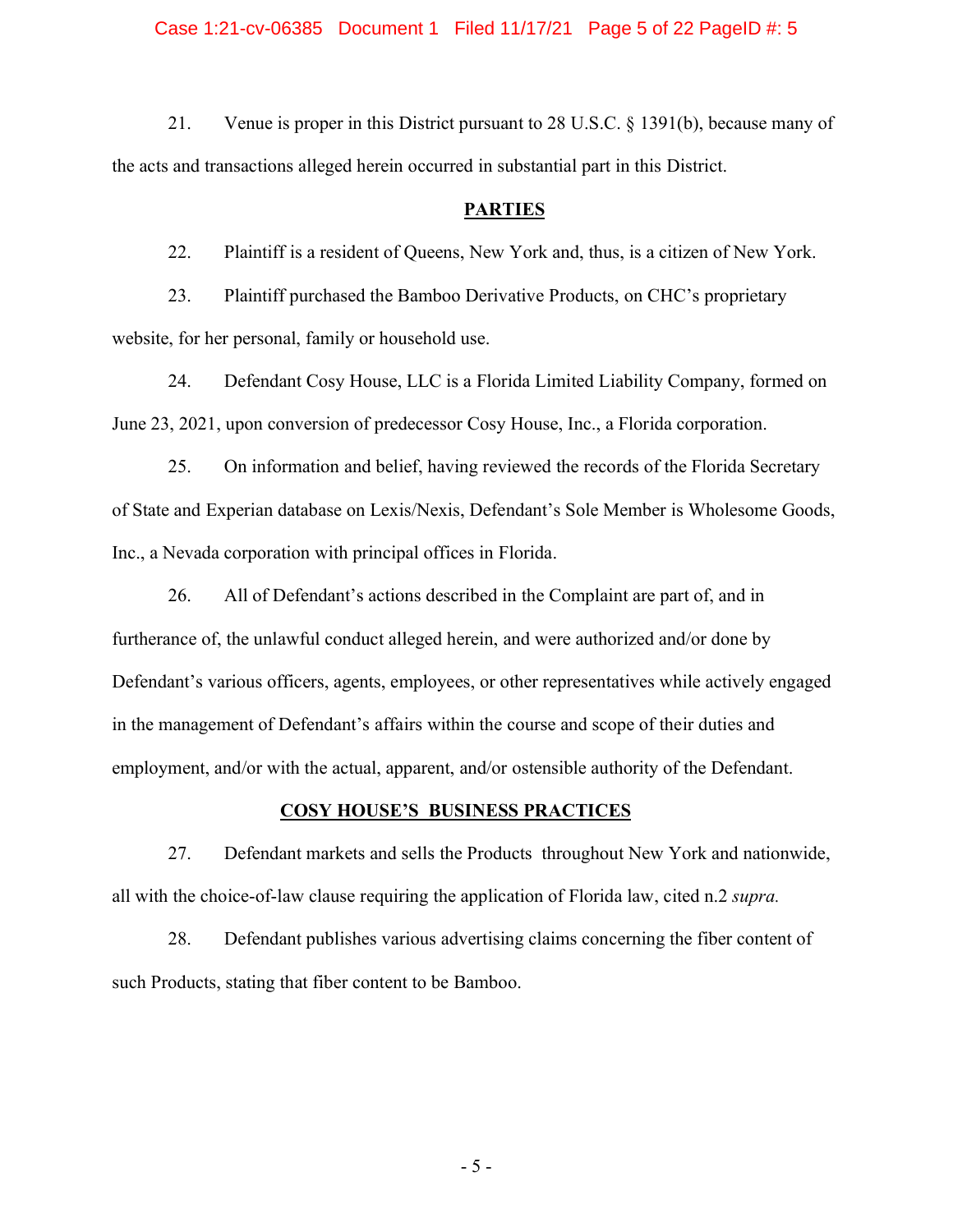#### Case 1:21-cv-06385 Document 1 Filed 11/17/21 Page 6 of 22 PageID #: 6

29. "Bamboo" or "Bamboo fiber," connotes to the reasonable consumer a number of qualities, including thin and space-saving, natural and eco-friendly, antibacterial, highly absorbent, mildew resistant, nontoxic, plush and suitable for sensitive skin.

30. Contrary to representations made by CHC, Products marketed and sold by Defendant as Bamboo, including those purchased by Plaintiff, are Bamboo Derivative fibers such as rayon, at times called viscose (both referred to as "rayon" hereinafter), not actual Bamboo fibers directly woven into fabric.

31. CHC Products contain microfiber as well, which is nowhere disclosed in its advertising. Microfiber is a polyester and a well-known environmental hazard.

32. CHC knows its Bamboo Claims to be false and misleading.

## **CHC¶S WEBSITE: TOOL OF DECEPTION**

33. CHC uses its website to further its scheme of deception upon unsuspecting consumers.

34. On its website, CHC advertises numerous textile products as being made entirely from Bamboo when, in fact, said products are made not from Bamboo but rather are made from Bamboo Derivatives such as rayon . . . and even polyester, a wholly synthetic plastic or nylon fiber.

35. With respect to the Products that are the subject of this lawsuit, CHC misrepresents that they are made from Bamboo rather than from Bamboo Derivatives such as rayon. CHC says nothing of microfiber, anywhere; and customers can learn of a "microfiber" component only on the material tag which claims "Premium Bamboo Fiber." See Image No. 1, *infra.*

- 6 -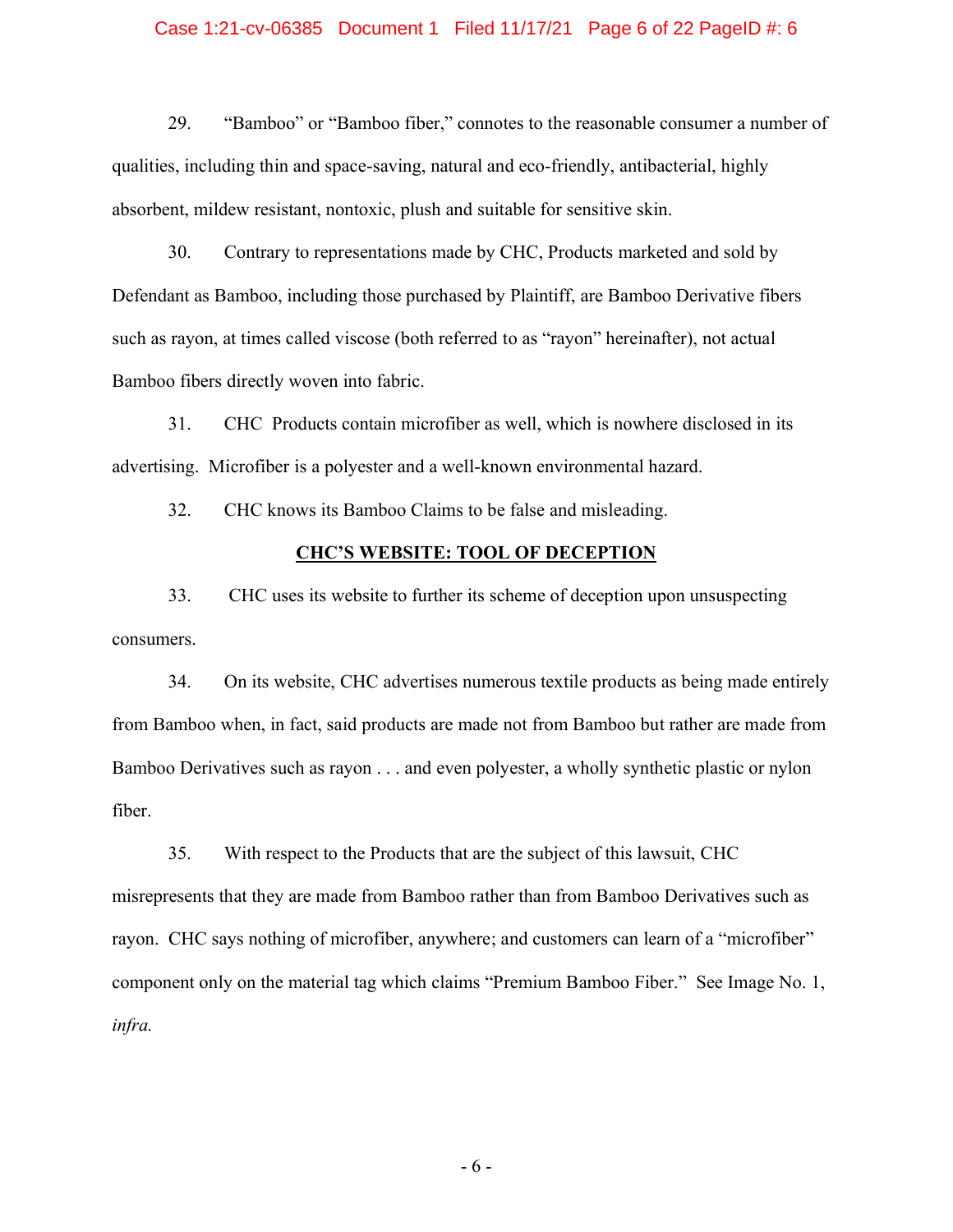#### Case 1:21-cv-06385 Document 1 Filed 11/17/21 Page 7 of 22 PageID #: 7

36. With respect to the Products that are the subject of this lawsuit, CHC makes the Bamboo Claim without adequately disclosing the true composition of the Products. By advertising the Products as Bamboo without providing meaningful disclosure that the products are, in fact, a Bamboo Derivative, CHC deceptively creates the false impression in the consumer's mind that the Products are Bamboo and possess the superior qualities inherent in Bamboo, but which Bamboo Derivatives such as rayon do not possess.

37. CHC, being online, seeks the customer's buying decision in the first screen or two of an online presentation of, in Plaintiff's case, some 24 screens. Screen after screen, some presenting wholly irrelevant matter which a consumer will likely ignore (and read no further), contains the unqualified "Bamboo claim." In Plaintiff's case, as presented on Exhibit 2 hereto, there were 24 screens to the CHC presentation, using the word "Bamboo," prominently displayed, some 30 times on the first 23 screens. On the very last Screen #24, CHC uses the term "Bamboo Rayon" one time, inconspicuously. See Exhibit 2 hereto at Screen  $#24$ .

38. CHC's single disclosure of "Bamboo Rayon" on Screen #24 runs afoul of the FTC formal guidance in "Disclosures: How to Make Effective Disclosures in Digital Advertising," reprinted at ("Ad Guide"). [https://www.ftc.gov/system/files/documents/plain-language/bus41-dot](https://www.ftc.gov/system/files/documents/plain-language/bus41-dot-com-disclosures-information-about-online-advertising.pdf)[com-disclosures-information-about-online-advertising.pdf](https://www.ftc.gov/system/files/documents/plain-language/bus41-dot-com-disclosures-information-about-online-advertising.pdf)

39. CHC links a disclosure of rayon/microfiber to Screen  $#3$ , under a "Details" button, following the location on Screen  $#2$  where the consumer decides to actuate the "Add to" Cart" function, thereby effecting the purchase. To the extent CHC will suggest that such a buried disclosure satisfies the FTC's "clear and conspicuous" requirement, Plaintiff will respond that CHC's ad is in multiple violation of the Ad Guide's rules as Placement, Prominence,

- 7 -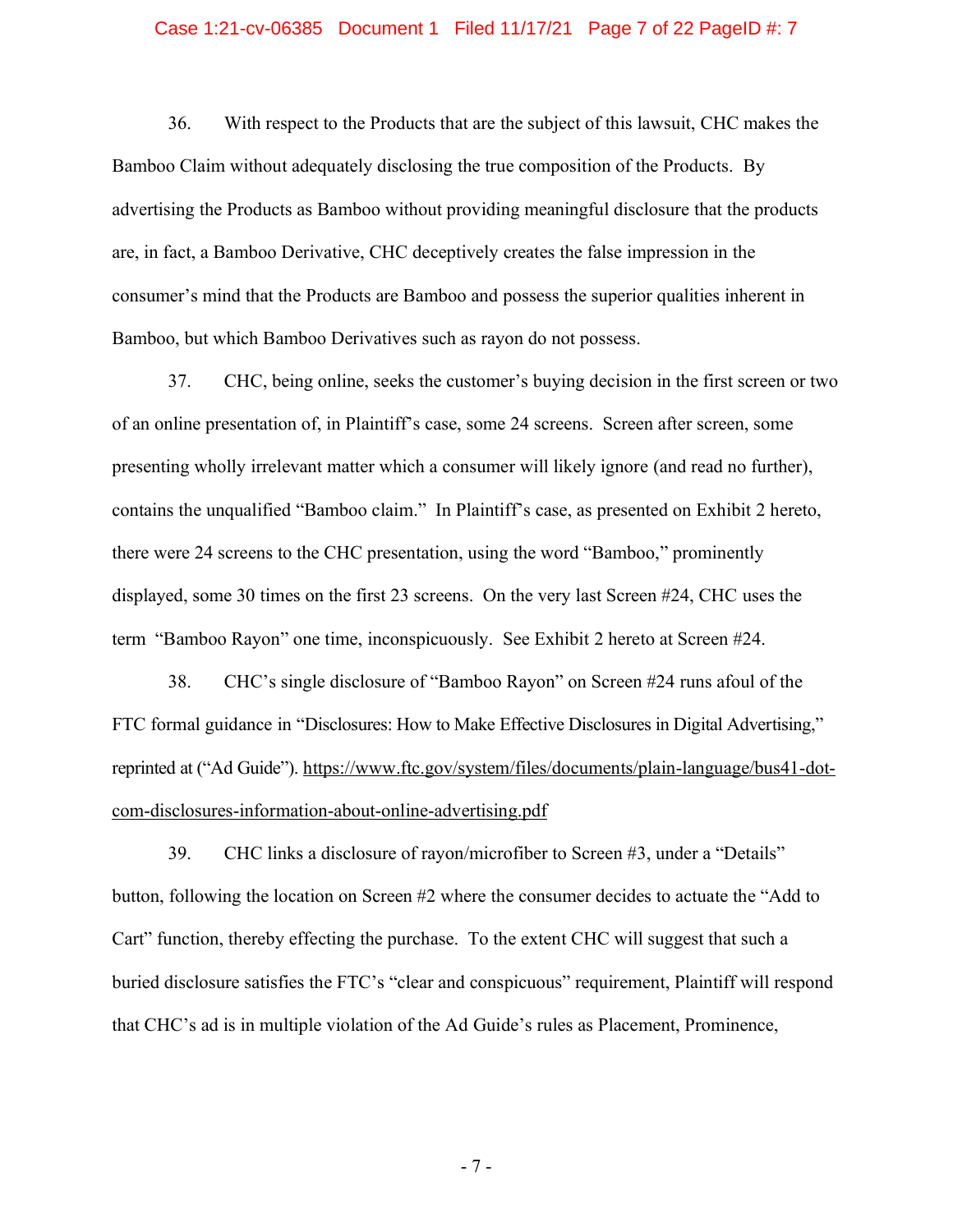#### Case 1:21-cv-06385 Document 1 Filed 11/17/21 Page 8 of 22 PageID #: 8

Distracting Factors and failure to draw attention to inconsistent fiber content disclosure. Ad Guide, cited *supra*, at pp. 6-19.

40. CHC¶s bad faith and malicious intent is evident from its disclosure of rayon only under the Details link and the fact that, in its advertising on Amazon it discloses its sheets' rayon content along with the Bamboo Claim, on the same or adjacent screen. The fact that CHC does not similarly disclose rayon content on its own website evinces CHC's calculated deception of the public.

41. At all relevant times CHC had actual knowledge that its business practices as alleged herein violated FUDTPA.

42. Plaintiff and each Class member has purchased Bamboo Derivative Products online from Defendant and was exposed to and read Defendant's misleading advertising message.

43. Plaintiff and each Class member relied upon Defendant's misleading advertising when purchasing Bamboo Derivative Products from Defendant.

44. Other online retailers do not falsely advertise the composition of Bamboo Derivative products. In fact, the exact product in the exact color which Plaintiff purchased from CHC can be found, identified as "Material: Rayon" at Amazon websites.<sup>3</sup>

45. Suppliers are careful to fully disclose fiber content in even their Google search listings, let alone on their product pages:

<sup>3</sup> *See* https://www.amazon.com/Cosy-House-Collection-Luxury-

Bamboo/dp/B01L2XGRUA/ref=sr\_1\_8?dchild=1&keywords=cosy+house&qid=1635981205&q sid=134-6604135-5120462&sr=8-

<sup>8&</sup>amp;sres=B07DP3RYQH%2CB01L2XGRUA%2CB078XN6B53%2CB08BPHP7V3%2CB07HC M1343%2CB07KLJW894%2CB08428VJM6%2CB00ZETJNCI%2CB07M8DBHFP%2CB01D I139YG%2CB079QJT53G%2CB07KGHBSPR%2CB074CR6L8W%2CB07RWCM58W%2CB 08XC55RGF%2CB06Y1G2HMV%2CB08XC4M74T%2CB07BLNGN6W%2CB018ZQR2A6 %2CB076RD4V9X&srpt=BED\_LINEN\_SET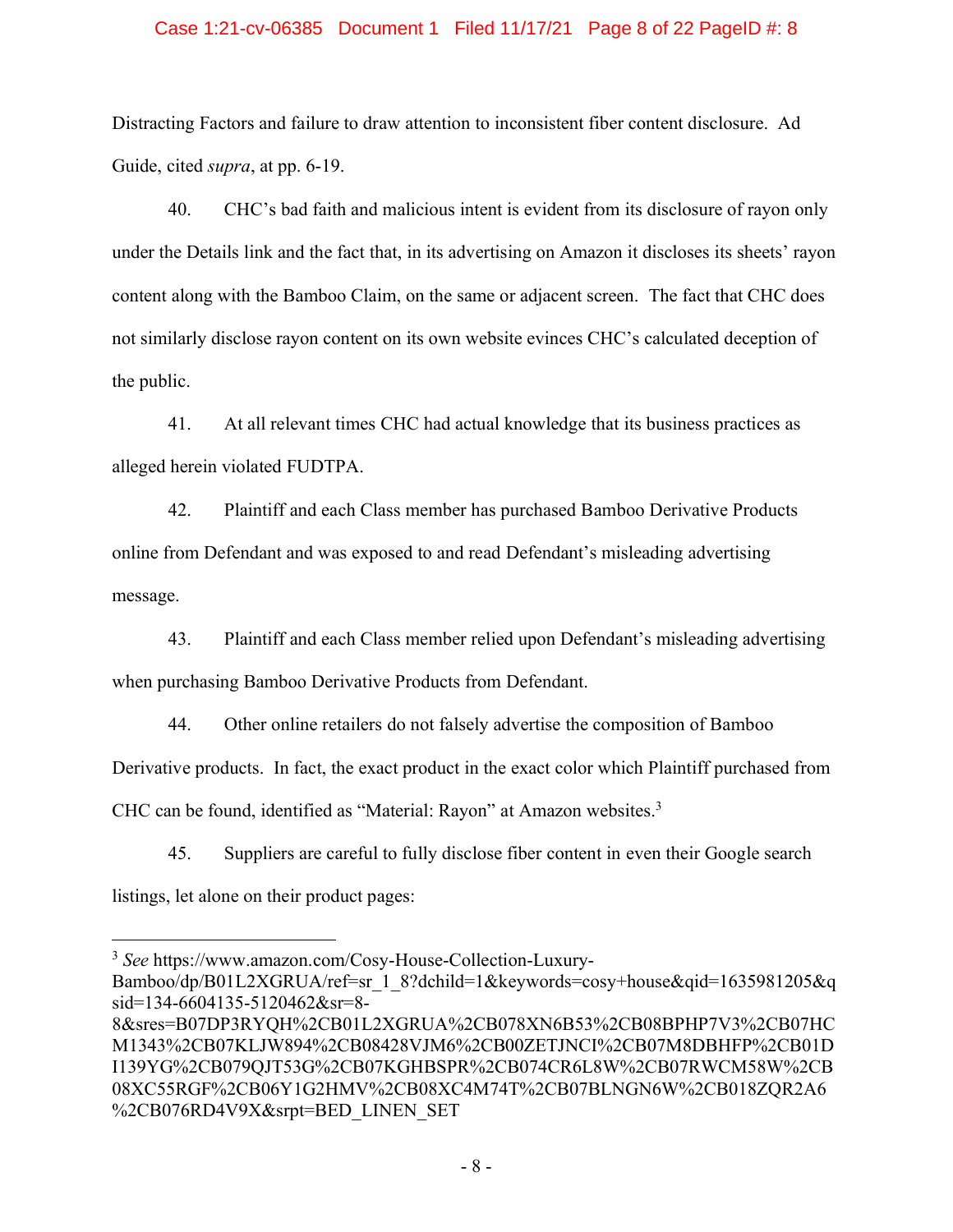#### Case 1:21-cv-06385 Document 1 Filed 11/17/21 Page 9 of 22 PageID #: 9

[Malouf Fine Linens Woven: Bamboo Sheet Set Eastern King](%C3%BE%C3%BF) [https://www.sleepworld.com](%C3%BE%C3%BF) > Bedding > Linen

Includes: (1) Fitted Sheet (1) Flat Sheet (2) Pillowcases Bamboo Sheets will make slipping into bed a definite treat. The porous composition of the rayon ... Material: Rayon from Bamboo Dimensions: Length:76" - Width:80" - Height:22" \$139.99 · In stock

46. The manner in which CHC marketed and advertised the Products is a complex of deceptive sales practices in violation of FUDTPA because (i) CHC misrepresents Product fiber content as 100% Bamboo, (ii) CHC claims the benefits of Bamboo when not a single bamboo fiber is found in its Products, and (iii) CHC employs a "You Save" representation, advising shoppers of savings of between \$110 to \$115, i.e. the difference between price paid and market value of real bamboo sheets. See Image No. 3 *infra.*

## **PRIOR FEDERAL TRADE COMMISSION PROCEEDINGS CONCERNING TEXTILE FIBER PRODUCT MISREPRESENTATIONS**

47. Rayon is the generic name for a type of regenerated or manufactured fiber made from cellulose. Rayon is manufactured by taking purified cellulose from a plant source (including Bamboo), also called a cellulose precursor, and converting it into a viscous solution by dissolving it in one or more chemicals, such as sodium hydroxide. The chemical solution is then forced through spinnerets and into an acidic bath where it solidifies into fibers.

48. Many plant sources may be used as cellulose precursors for rayon fabric, including cotton linters (short cotton fibers), wood pulp, and Bamboo. Regardless of the source of the cellulose used, the manufacturing process involves the use of hazardous chemicals, and the resulting fiber is rayon and not cotton, wood, or Bamboo fiber. *See* 40 C.F.R. Part 63 ("National Emissions Standards for Hazardous Air Pollutants: Cellulose Products Manufacturing").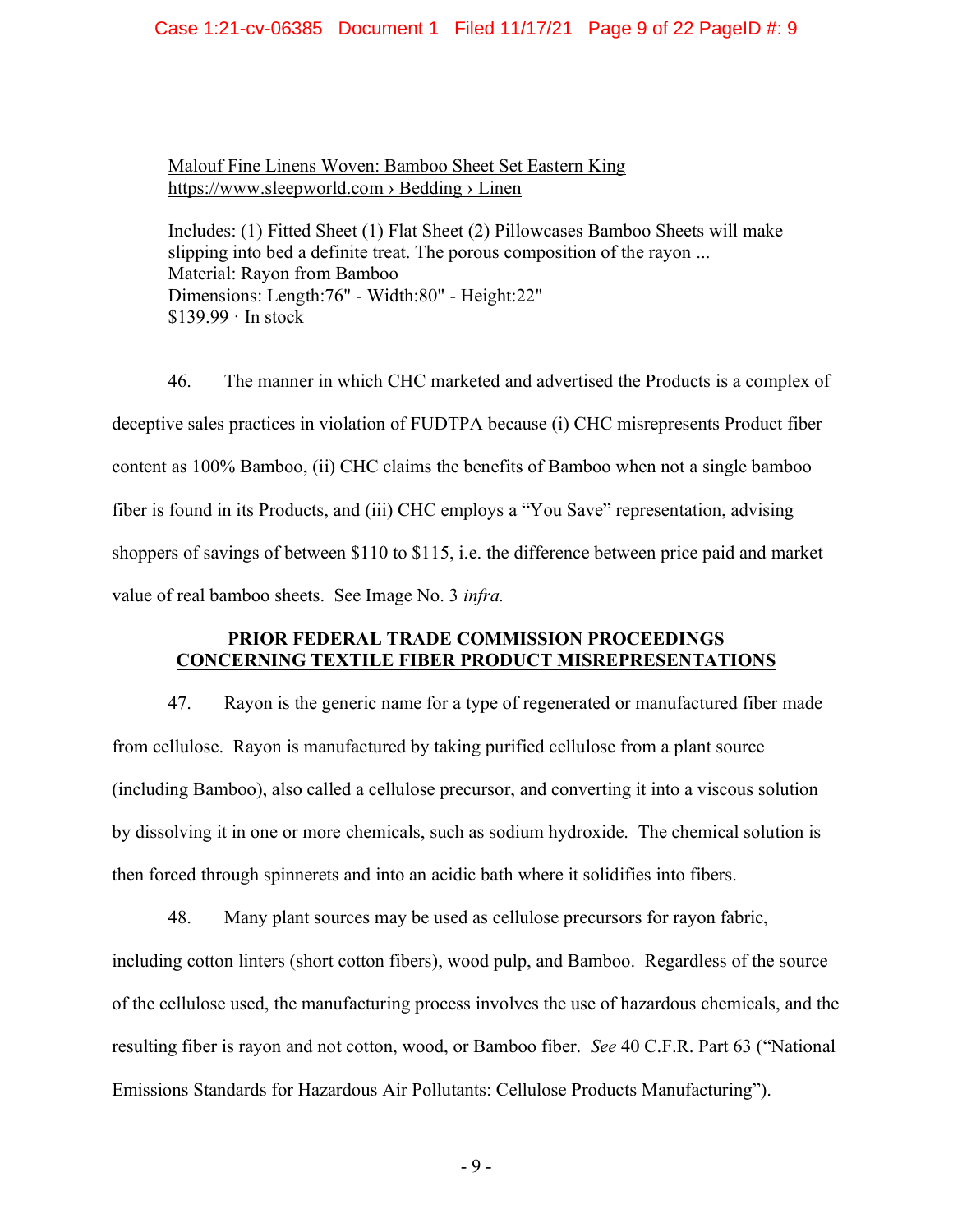#### Case 1:21-cv-06385 Document 1 Filed 11/17/21 Page 10 of 22 PageID #: 10

49. The Federal Trade Commission has published definitive trade rules, including the

following:

"[w]ords, coined words, symbols or depictions, (a) which constitute or imply the name or designation of a fiber which is not present in the product . . . *[ma*y] *not be used in such a manner as to represent or imply that such fiber is present in the product.*´ 16 C.F.R. § 303.18. Any term used in advertising, including internet advertising, that constitutes or connotes the name or presence of a textile fiber is deemed to be an implication of fiber content, 16 C.F.R. § 303.40; (emphasis added)

50. In August 2009, the Federal Trade Commission announced three settlements and one administrative action against marketers improperly labeling and advertising rayon textile products as "Bamboo." In addition to publicly announcing these cases, the Commission issued a Business Alert to remind marketers of the need to label and advertise textile products properly and to clarify that "Bamboo" is not a proper generic fiber name for manufactured rayon textile fibers. The press release announcing the four cases and the Business Alert were disseminated widely throughout the marketplace. *See* Exhibit 2: "How to Avoid Bamboozling Your Customers," (FTC 2009).

51. The Commission made clear in connection with its statutory enforcement of the FTC Act as to "Bamboo" that:

- a. both manufacturers and sellers of textile fiber products must comply with the Textile Act and the Textile Rules, *see H. Myerson Sons, et al.,* 78 F.T.C. 464 (1971); *Taylor- Friedsam Co., et al.,* 69 F.T.C. 483 (1966); *Transair, Inc., et al.,* 60 F.T.C. 694 (1962); and
- b. it is an unfair or deceptive act or practice to falsely or deceptively stamp, tag, label, invoice, advertise, or otherwise identify any textile fiber product regarding the name or amount of constituent fibers contained therein, *see*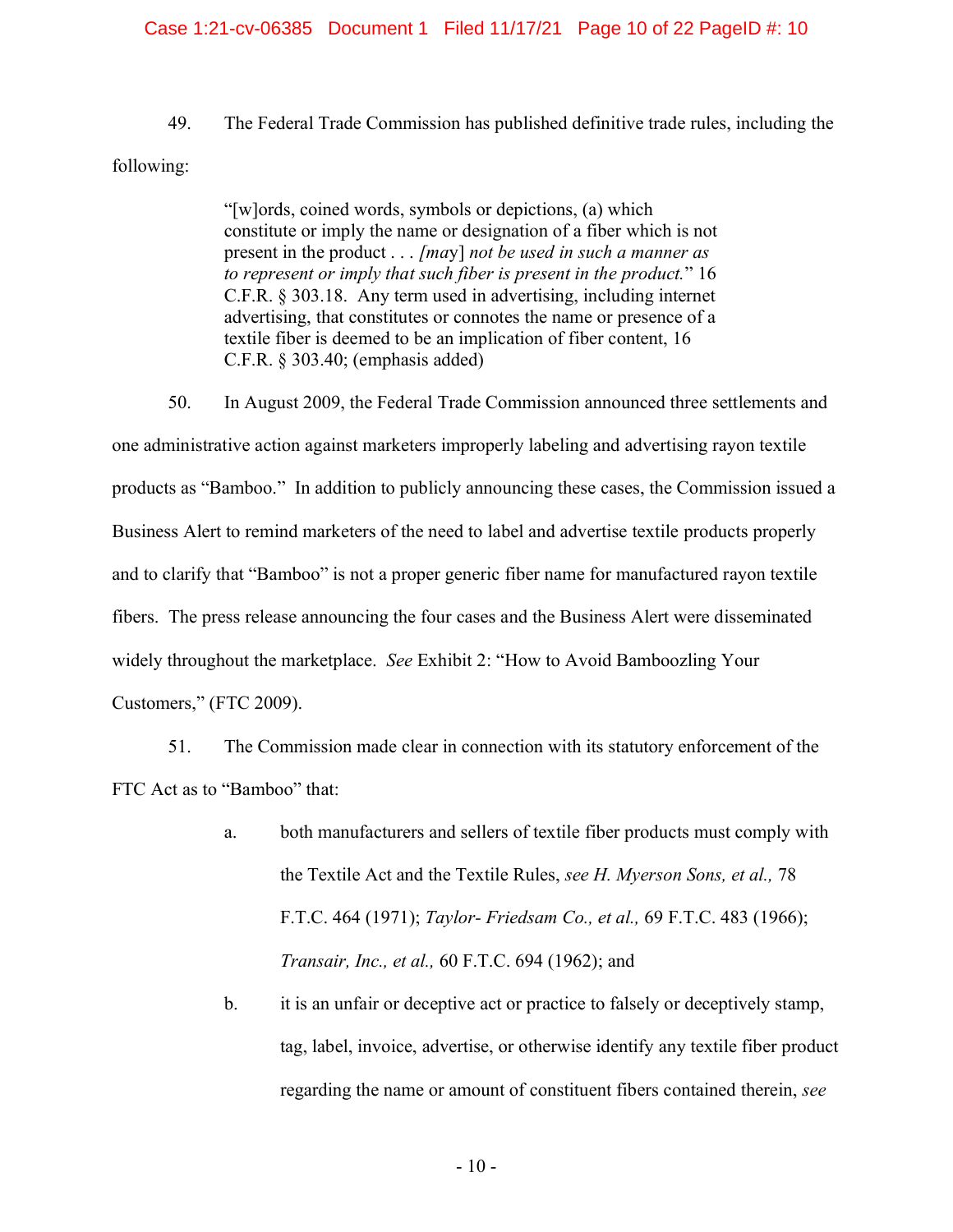*Verrazzano Trading Corp., et al*., 91 F.T.C. 888 (1978); *H. Myerson Sons, et al.,* 78 F.T.C. 464 (1971); *Taylor-Friedsam Co., et al.,* 69 F.T.C. 483 (1966); *Transair, Inc., et al.,* 60 F.T.C. 694 (1962). (emphasis added)

52. The FTC made clear that the trade practice of advertising "rayon from Bamboo" as "Bamboo" is a deceptive act or practice in violation of Section  $5(a)(1)$  of the FTC Act, 15 U.S.C. § 45(a)(1). Exhibit 2.

53. FUDTPA specifically adopts and binds itself to all FTC rules, standards and interpretation (Fl. Stat. §§501.203(3)(a)-(b), 501.204-.205.4

54. Notwithstanding the foregoing notice and warning to the marketplace, Defendant continued and continues to advertise rayon/viscose textile fiber products as "Bamboo."

55. Defendant's use of the word "Bamboo" described above is a deceptive practice, as determined by the courts and the FTC, under Section  $5(a)(1)$  of the FTC Act, 15 U.S.C. § 45(a)(1). See n.1 *supra*.

## **PLAINTIFF'S FACTS**

56. On or about October 12, 2021 Plaintiff accessed Defendant's online site whilst shopping for sheets. She purchased a set of Defendant's queen-sized "Luxury Bamboo Bed" Sheets' at a cost of \$59.95. She read that the sheet set had a value of \$169.95 and she was

<sup>&</sup>lt;sup>4</sup> Any violation of (i) rules promulgated pursuant to the FTC act, or (ii) the standards of unfairness or deception set forth and interpreted by the FTC or the federal courts, automatically violates FUDTPA as a matter of law. Fla. Stat. §501.203(3). See Senate Staff Analysis and Economic Impact Statement, ch. 93-38 (bill no. CS/SB 1066), at 2 ("The new purpose is to make consumer protection and enforcement consistent with federal policy"); *Kirby Center v. Dept. of Labor and Employment Security*, 650 So. 2d 1060, 1062 (Fla. 1st D.C.A. 1995) (staff analyses indicate legislative intent; Florida statute takes on same construction as federal counterpart on which it is modeled to extent consistent with spirit and policy of Florida law).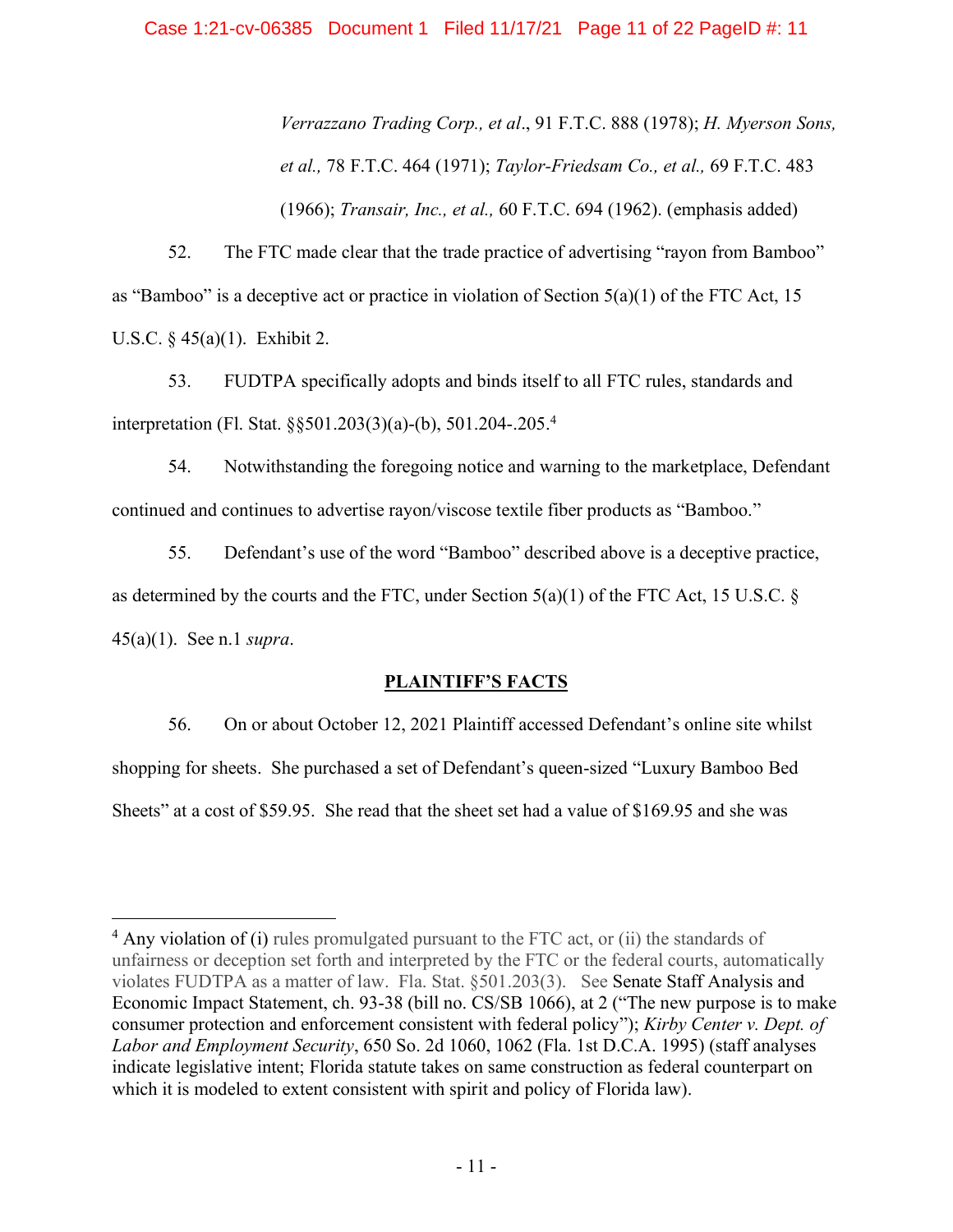## Case 1:21-cv-06385 Document 1 Filed 11/17/21 Page 12 of 22 PageID #: 12

saving \$110 by purchasing from CHC rather than "full retail" from a different seller or bamboo sheets.

57. Prior to purchasing the Product at issue, Plaintiff read and relied upon Defendant's online presentation stating that the sheets were made of 100% bamboo.

58. After receiving her order Plaintiff examined the Product and found a material tag, and reviewed the website, and determined that the sheets were not of natural composition, but synthetic:

| <b>UNDER PENALTY OF LAW THIS</b><br>TAG NOT TO BE REMOVED EXCEPT<br><b>BY THE CUSTOMER</b><br>Oo Lax.com/standard100<br><b>Made With Premium Bamboo Fiber</b><br>d for harmful substances<br><sup>ST8 HONENSTEIN HTTL</sup><br><b>And Microfiber Blend</b><br><b>Washing Instructions:</b><br>TEXTILES<br>Wash In Cold Water On Gentle Cycle<br>Tumble Dry On Low Heat<br>Do Not Bleach<br>Do Not Iron<br>Certification is made by the manufacturer<br>that the materials in this article are described<br>in accordance with the law.<br><b>Cosy House Collection</b><br>5355 115th Ave N, Clearwater,<br>FL 33760<br>www.cosyhousecollection.com<br>$(877)$ 219 - 3985 | <b>SENCE IN</b><br>Θ |
|--------------------------------------------------------------------------------------------------------------------------------------------------------------------------------------------------------------------------------------------------------------------------------------------------------------------------------------------------------------------------------------------------------------------------------------------------------------------------------------------------------------------------------------------------------------------------------------------------------------------------------------------------------------------------|----------------------|
| <b>MADE IN CHINA</b>                                                                                                                                                                                                                                                                                                                                                                                                                                                                                                                                                                                                                                                     |                      |

Image No. 1

59. The material tag, in addition to falsely reciting "Premium Bamboo Fiber,"

discloses that the Product contains an undisclosed percentage of "microfiber." Microfiber (or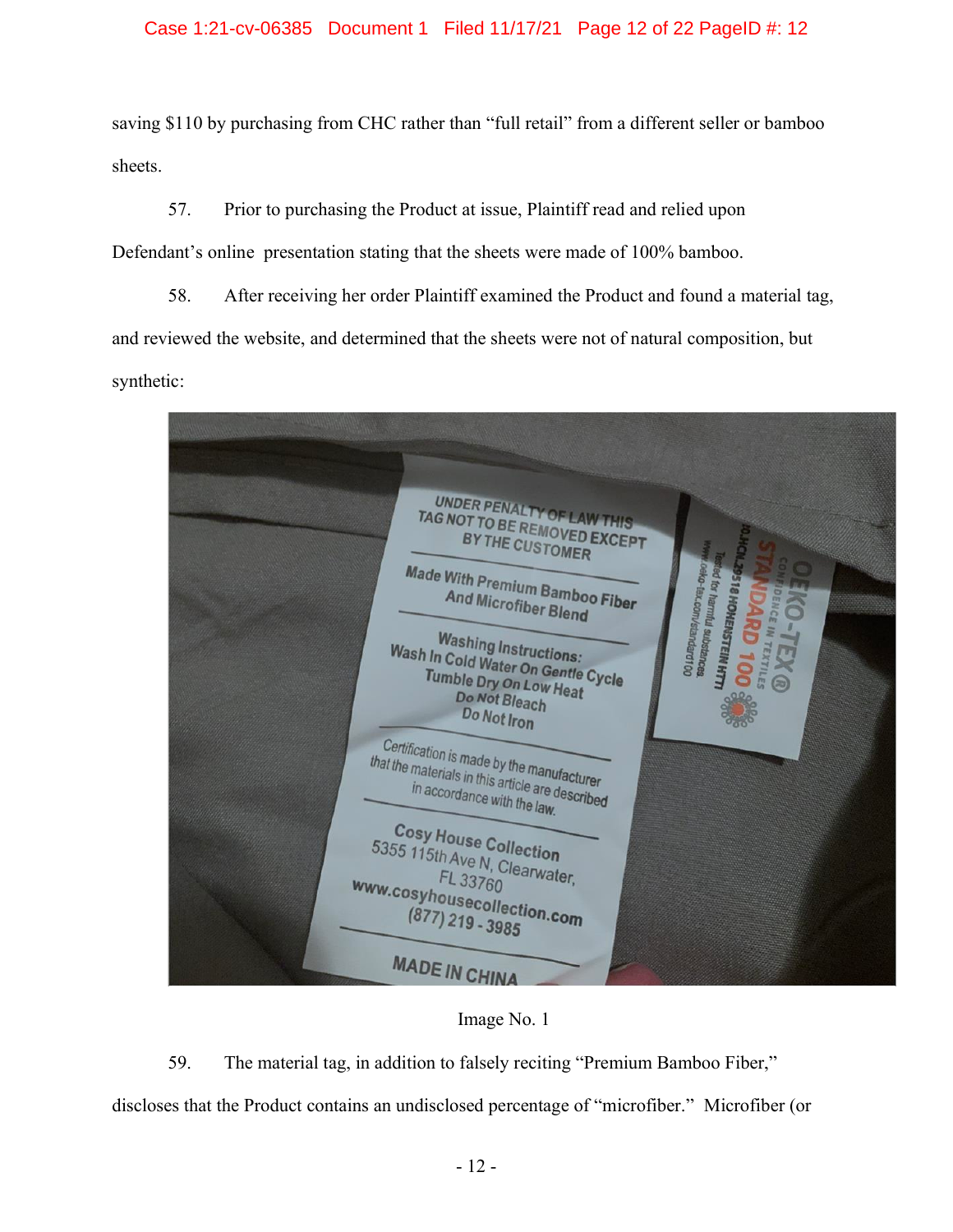#### Case 1:21-cv-06385 Document 1 Filed 11/17/21 Page 13 of 22 PageID #: 13

microfibre) is synthetic fiber finer than one denier or decitex/thread, having a diameter of less than ten micrometers. ... The most common types of microfiber are made variously of polyesters; polyamides (e.g., nylon, Kevlar, Nomex, trogamide); and combinations of polyester, polyamide, and polypropylene.

60. The material tag discloses that Product was manufactured in China.

61. For the reasons alleged above in "CHC'S WEBSITE: TOOL OF DECEPTION,

CHC (i) marketed to Plaintiff and the Class in bad faith, (ii) used an obviously fraudulent material tag, (iii) and, at that, embellished on and misrepresented the material tag by mentioning bamboo but not microfiber in its advertising, and (iv) marketed its sheets as its own, i.e. under private label and with no disclosure that it was receiving Products from a Chinese or othernationality manufacturer.

62. CHC represented itself as the manufacturer, notwithstanding any post-sale material tag "Made in China" disclosure.

#### **CLASS ACTION ALLEGATIONS**

63. Plaintiff brings this action on behalf of herself and all other persons similarly situated, pursuant to Rule 23 of the Federal Rules of Civil Procedure.

64. The Class ("Class") that Plaintiff seeks to represent, subject to amendment

following appropriate discovery, is defined as follows:

All persons who, in the United States, on or after four years preceding the commencement hereof, purchased online, from any website maintained by Defendant, including but not limited to https://www.cosyhousecollection.com, any textile product advertised on any such website as "Bamboo" ("Class").

65. Excluded from the Class are (a) Defendant, including any entity in which Defendant has a controlling interest, and its representatives, officers, directors, employees, assigns and successors; (b) any person who has suffered personal injury or is alleged to have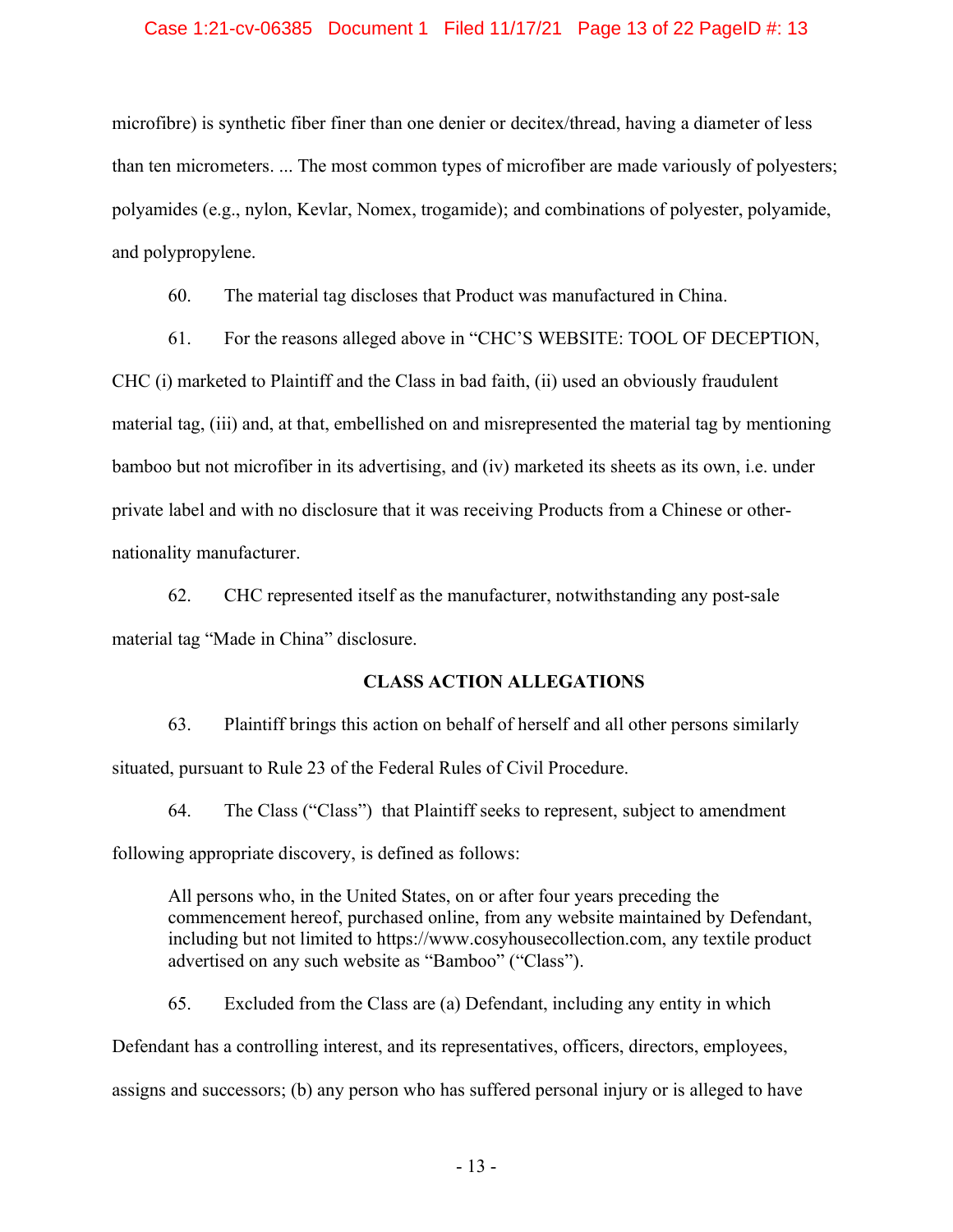#### Case 1:21-cv-06385 Document 1 Filed 11/17/21 Page 14 of 22 PageID #: 14

suffered personal injury as a result of using the Product; and (c) the Judge to whom this case is assigned.

66. Numerosity/Impracticability of Joinder: The members of the Class are so numerous that joinder of all members would be impracticable. The proposed Class includes, at a minimum, thousands of members. The precise number of Class members can be ascertained by reviewing documents in Defendant's possession, custody and control.

67. Commonality and Predominance: There are common questions of law and fact which predominate over any questions affecting only individual members of the Class. These common legal and factual questions, include, but are not limited to the following:

- a. whether CHC engaged in a pattern of fraudulent, deceptive and misleading conduct targeting the public through the marketing, advertising, promotion and/or sale of the Products;
- b. whether CHC's acts and omissions violated FDUTPA;
- c. whether CHC made material misrepresentations of fact or omitted material facts to Plaintiff and the Class regarding the marketing, promotion, advertising and sale of the Products, which material misrepresentations or omissions operated as fraud and deceit upon Plaintiff and the Class;
- d. whether CHC's false and misleading statements of fact and concealment of material facts regarding the Products were intended to deceive the public;
- e. whether the market value of the goods delivered to Plaintiff and Class members was less than the goods promised to be delivered;
- f. whether CHC's acts and omissions deceived Plaintiff and the Class;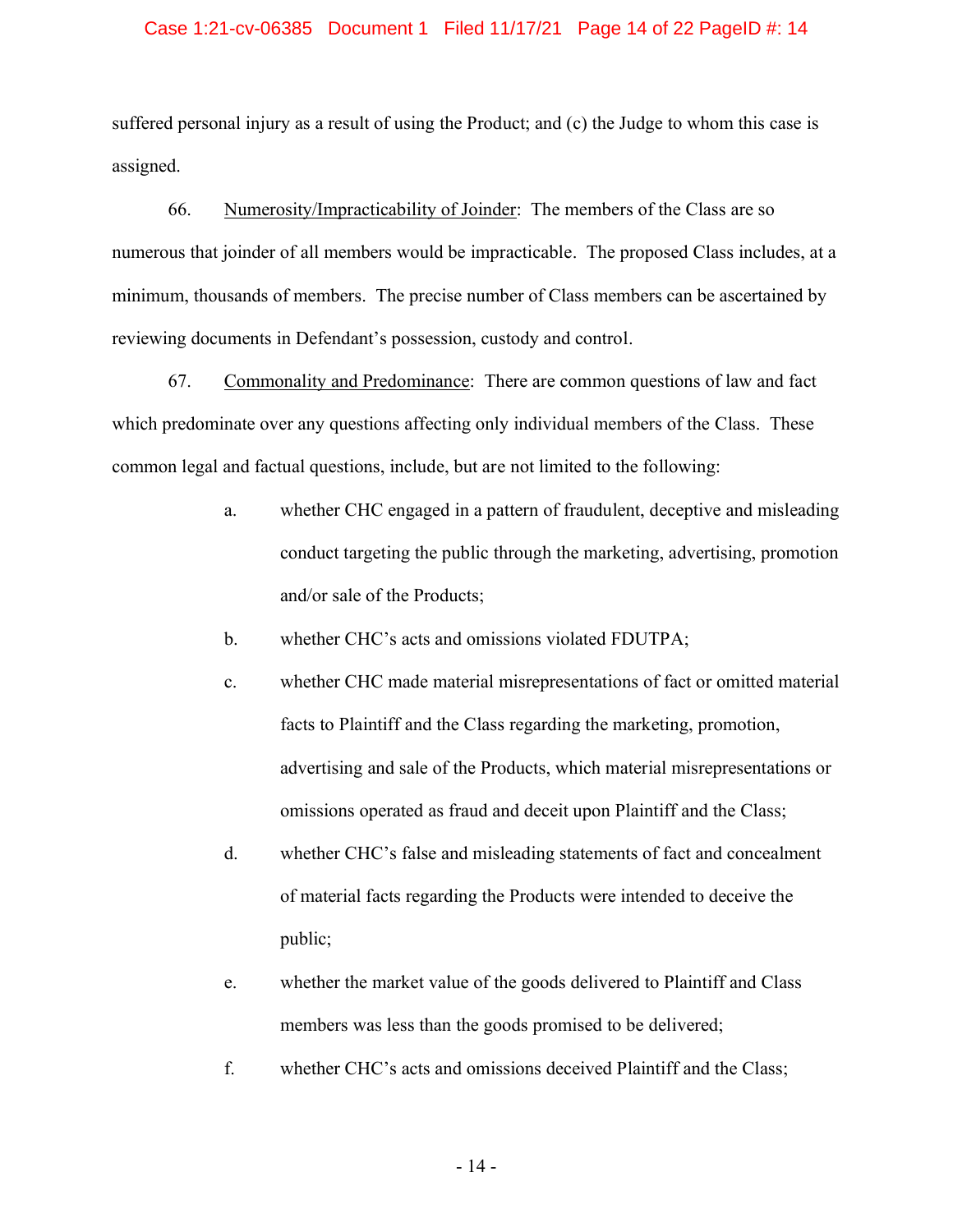- g. whether CHC was required to, but failed to, disclose a country or origin in its advertisements and marketing materials;<sup>5</sup>
- h. whether CHC misrepresented Product as antibacterial;
- i. whether the material tag is legal insufficient by failing to provide truthful information as to Product content and percentage of each component therein mentioned;
- j. whether, as a result of CHC's misconduct, Plaintiff and the Class are entitled to equitable relief and other relief and, if so, the nature of such relief; and
- k. whether Plaintiff and the members of the Class have sustained ascertainable losses and damages as a result of CHC's acts and omissions, and the proper measure thereof.

68. Typicality: Plaintiff's claims are typical of the claims of the members of the Class she seeks to represent. Plaintiff and all Class members have been injured by the same wrongful practices in which Defendant has engaged. Plaintiff's claims arise from the same practices and course of conduct that give rise to the claims of the Class members, and are based on the same legal theories.

69. Adequacy: Plaintiff is a representative who will fully and adequately assert and protect the interests of the Class, and has retained Class counsel who are experienced and

<sup>5</sup> Although the Product was manufactured in China, Defendant neither discloses Product's country or origin nor that the Product was imported. Failure to disclose foreign manufacture in advertising is a deceptive practice. By reason of the foregoing, Defendant's conduct is unlawful under FUDTPA, as measured by 15 U.S.C.  $\S$  70b(i) and § 68b(e); 16 C.F.R. § 303.34 and § 300.25a.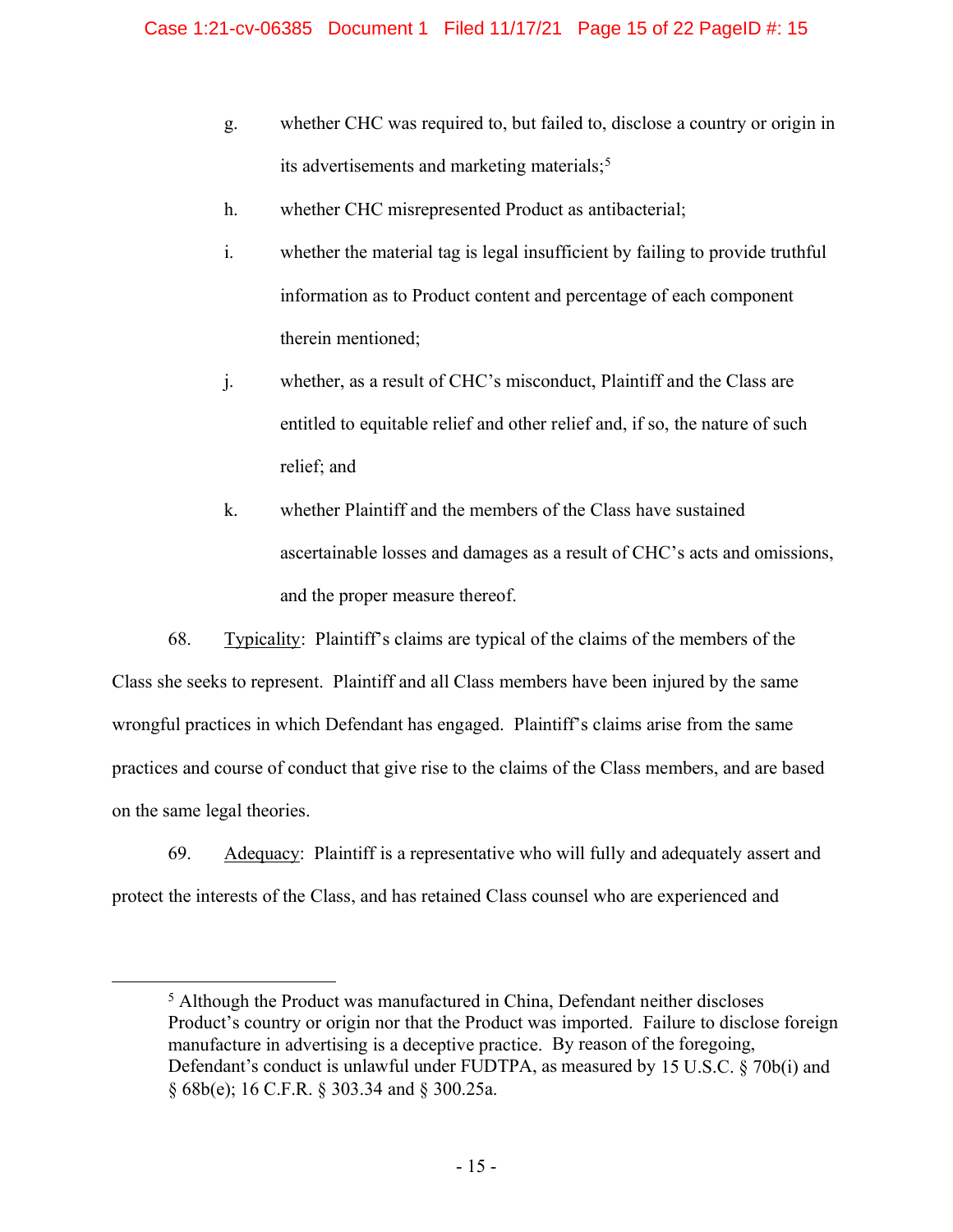#### Case 1:21-cv-06385 Document 1 Filed 11/17/21 Page 16 of 22 PageID #: 16

qualified in prosecuting class actions. Neither Plaintiff nor his attorneys have any interests which are contrary to or conflicting with the Class.

70. Injunction: Defendant has acted or refused to act on grounds that apply generally to the class, so that final injunctive relief or corresponding declaratory relief is appropriate respecting the class as a whole.

71. Management/Superiority: A class action is superior to all other available methods for the fair and efficient adjudication of this lawsuit, because individual litigation of the claims of all Class members is economically unfeasible and procedurally impracticable. While the aggregate damages sustained by the Class are likely in the millions of dollars, the individual damages incurred by each Class member resulting from Defendant's wrongful conduct are too small to warrant the expense of individual suits. The likelihood of individual Class members prosecuting their own separate claims is remote, and, even if every Class member could afford individual litigation, the court systems in New York and throughout the United States would be unduly burdened by individual litigation of such cases. Individual members of the Class do not have a significant interest in individually controlling the prosecution of separate actions, and individualized litigation would also present the potential for varying, inconsistent, or contradictory judgments and would magnify the delay and expense to all of the parties and to the court system because of multiple trials of the same factual and legal issues. Plaintiff knows of no difficulty to be encountered in the management of this action that would preclude its maintenance as a class action. Plaintiff will not have any difficulty in managing this litigation as a class action.

- 16 -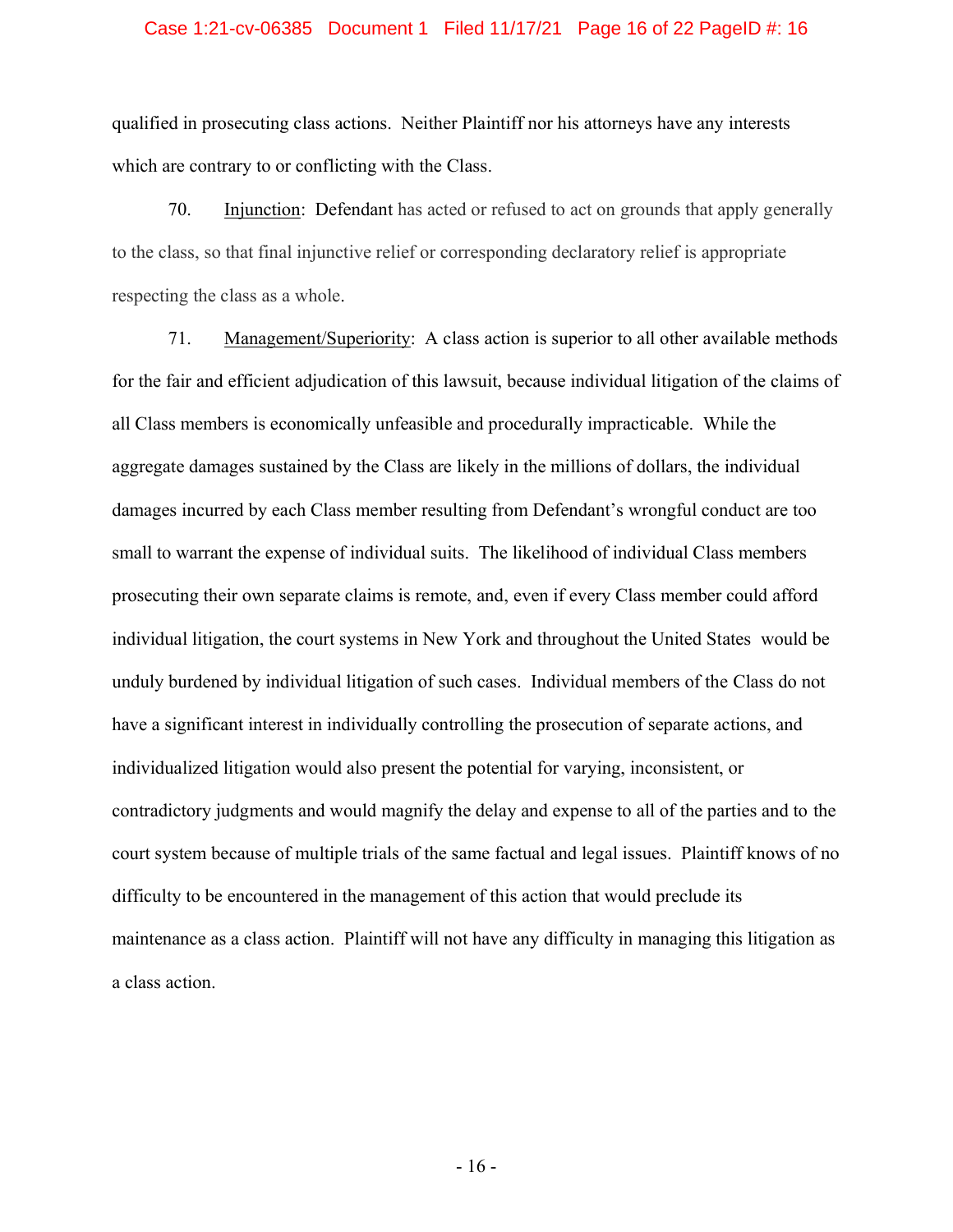## **DAMAGES UNDER FDUTPA**

72. "Actual damages" under FDUTPA 'is a term of art, defined by Florida courts as the difference in market value of the product or service in the condition in which it was delivered and its market value in the condition in which it should have been delivered." *Eclipse Med., Inc. v. Am. Hydro-Surgical Instruments, Inc.*, 262 F. Supp. 2d 1334, 1357 (S.D. Fla. 1999).´ *[Nat'l](https://advance.lexis.com/api/document/collection/cases/id/62SM-JFR1-JTGH-B0P6-00000-00?page=38&reporter=1293&cite=2021%20U.S.%20Dist.%20LEXIS%20100552&context=1000516) Equestrian League, LLC v. White*, No. [20-21746-CIV-MORE,](https://advance.lexis.com/api/document/collection/cases/id/62SM-JFR1-JTGH-B0P6-00000-00?page=38&reporter=1293&cite=2021%20U.S.%20Dist.%20LEXIS%20100552&context=1000516) 2021 U.S. Dist. LEXIS 100552, at \*38 (S.D. Fla. May 26, [2021\).](https://advance.lexis.com/api/document/collection/cases/id/62SM-JFR1-JTGH-B0P6-00000-00?page=38&reporter=1293&cite=2021%20U.S.%20Dist.%20LEXIS%20100552&context=1000516)

73. CHC advertising on its proprietary website establishes the market value of the product promised, i.e. what should have been delivered, as to each set of sheets sold:

# **Luxury Bamboo Bed Sheets**

Fitted Sheet + Flat Sheet + 2 Standard Pillowcases

## $$169.95$$ \$59.95

You Save \$110.00 (65% Off) ● IN STOCK

Image No. 2

74. In fact, CHC features a drop-down menu showing, as to each size sheet set, the market value of real bamboo sheets: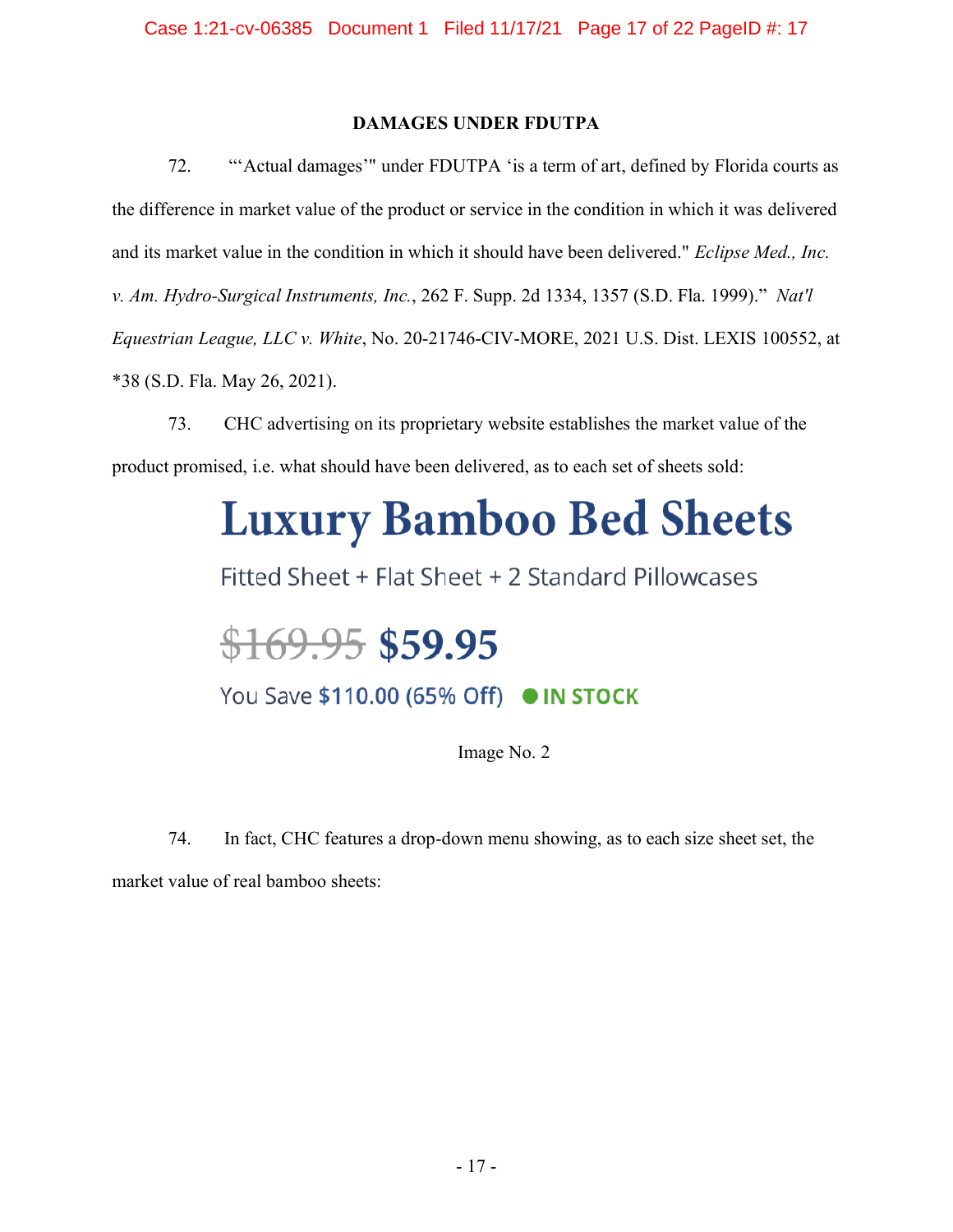#### Case 1:21-cv-06385 Document 1 Filed 11/17/21 Page 18 of 22 PageID #: 18





75. As shown in Image No. 2, each sale is accompanied by (i) a representation as to the market value of the bamboo sheets purportedly being sold, (ii) the real time market value of the sheets delivered by CHC, and (iii) a calculation of the difference between the two.

76. Plaintiff and each Class member are entitled to recover as actual damages the amount stated by CHC as "You Save," because the "You Save" amount (i) admits the value of the bamboo sheets purportedly subject of the transaction, and (ii) is a false representation in and of itself for which CHC must be held accountable. The exact calculation of damages will be:

**Defendant's Purported Market Value – Price Paid = Actual Damages** 

## **FIRST COUNT Violations of Florida's Deceptive and Unfair Trade Practices Act (FDUTPA), F.S. §§501.201to Obtain Damages on Behalf of the Class**

77. Plaintiff incorporates the allegations set forth above as if fully set forth herein.

78. CHC's business acts and practices and/or omissions alleged herein constitute deceptive acts or practices under the FDUTPA, which was enacted to protect the consuming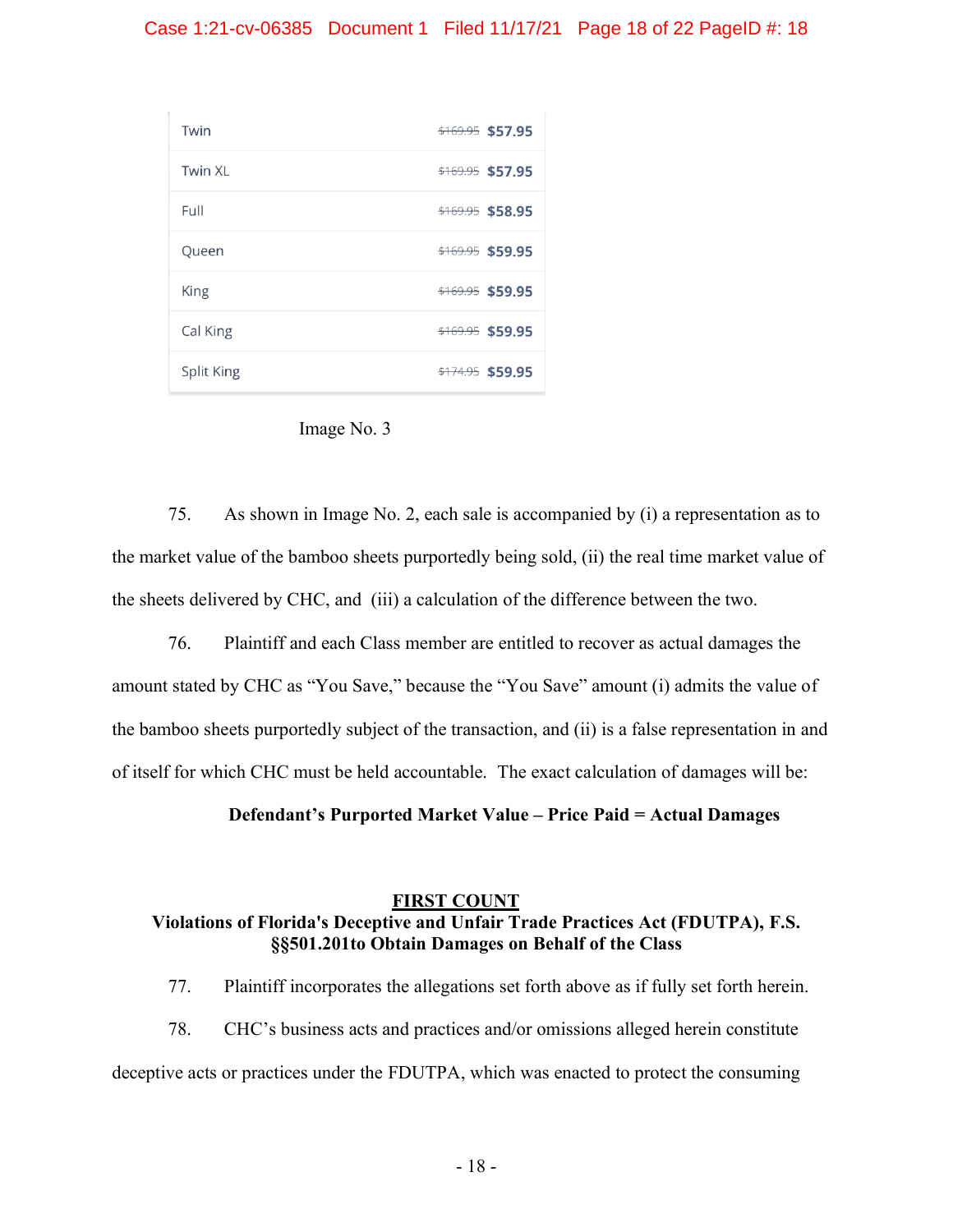#### Case 1:21-cv-06385 Document 1 Filed 11/17/21 Page 19 of 22 PageID #: 19

public from those who engage in unconscionable, deceptive or unfair acts or practices in the conduct of any business, trade or commerce.

79. The practices of CHC, described throughout this Complaint, were specifically directed to consumers and violate the FDUTPA for, *inter alia*, one or more of the following reasons:

- a. CHC engaged in deceptive, unfair and unconscionable commercial practices in failing to reveal material facts and information about the Product, i.e. that its "Bamboo" was really rayon, which did, or tended to, mislead Plaintiff and the Class about facts that could not reasonably be known by them;
- b. CHC knowingly used a false material label stating "Pure Bamboo Fiber;"
- c. CHC failed to disclose county of origin or even that Product was imported;
- d. CHC failed to reveal facts, including fiber content, i.e the presence of microfiber which in no event has any relationship to bamboo, that were material to the transactions in light of representations of fact made in a positive manner;
- e. CHC failed to reveal material facts to Plaintiff and Class with the intent that Plaintiff and the Class members rely upon the omission;
- f. CHC made material representations and statements of fact to Plaintiff and the Class, including as to fiber content, that resulted in Plaintiff and the Class reasonably believing the represented or suggested state of affairs to be other than what they actually were;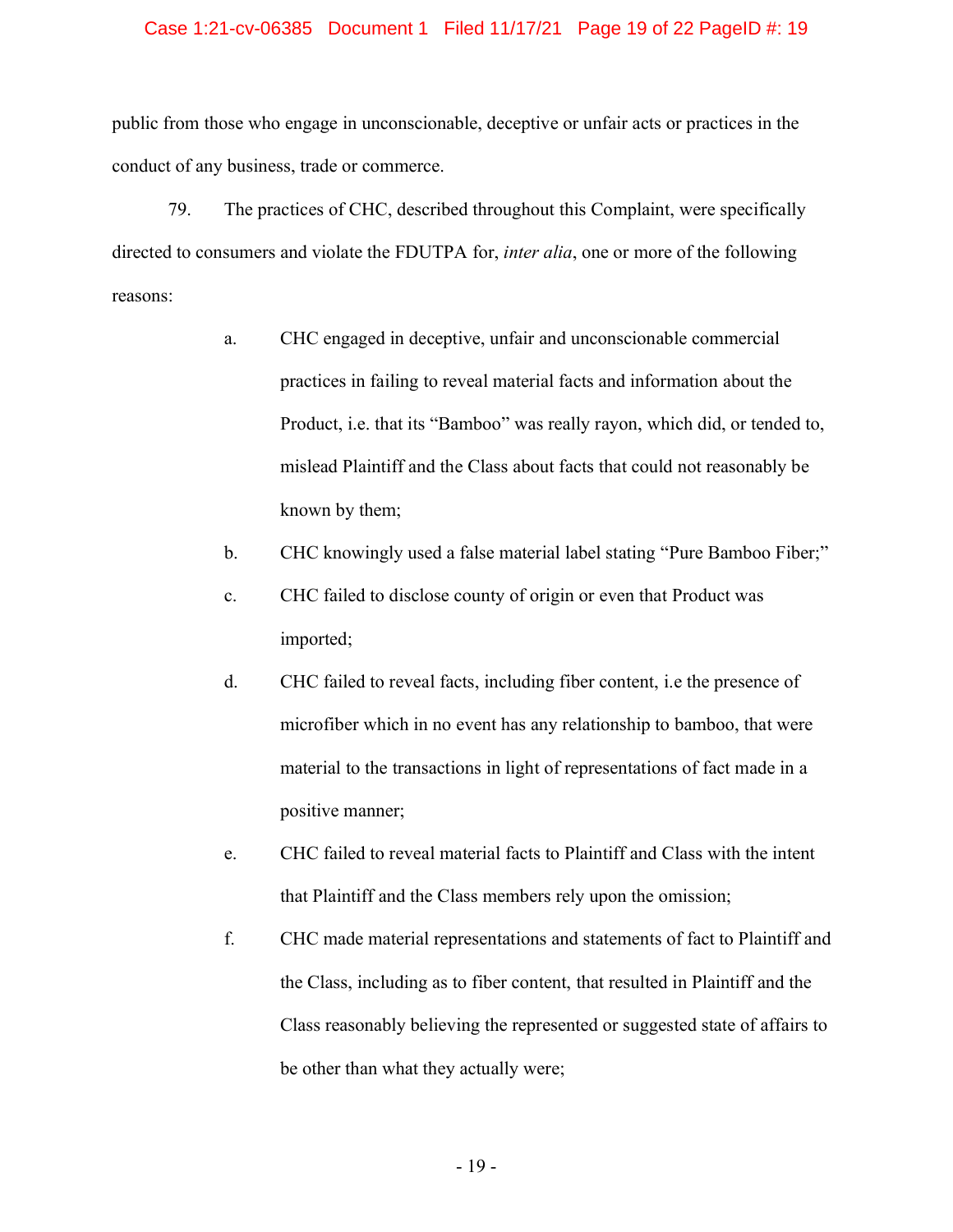- g. CHC intended that Plaintiff and the other members of the Class rely on its misrepresentations and omissions, so that Plaintiff and other Class members would purchase the Product;
- h. At or prior to the time CHC made Bamboo Claims, Florida law (Fla. Stat. §501.203(3)), which incorporates FTC standards and rules, required Defendant to independently confirm the accuracy of such claims prior to stating them . . . but Defendant made its "Bamboo Claims" without a reasonable basis therefore; and
- i. Under all of the circumstances, CHC's conduct in employing these unfair and deceptive trade practices was highly calculated, malicious, willful, wanton and outrageous such as to shock the conscience of the community and warrant the imposition of punitive damages.

80. CHC's actions impact the public interest because Plaintiff and members of the Class were injured in exactly the same way as thousands of others purchasing the Product as a result of and pursuant to CHC's generalized course of deception.

81. By committing the acts alleged in this Complaint, CHC has misled Plaintiff and the Class into purchasing the Products, in part or in whole, due to an erroneous belief that the Products were Bamboo.

82. The foregoing acts, omissions and practices set forth in connection with Defendant's violations of FDUTPA proximately caused Plaintiff and other members of the Class to suffer actual damages in the form of, *inter alia*, insufficiency of consideration, and are entitled to recover such damages, together with equitable and declaratory relief, punitive damages, attorneys' fees and costs of suit.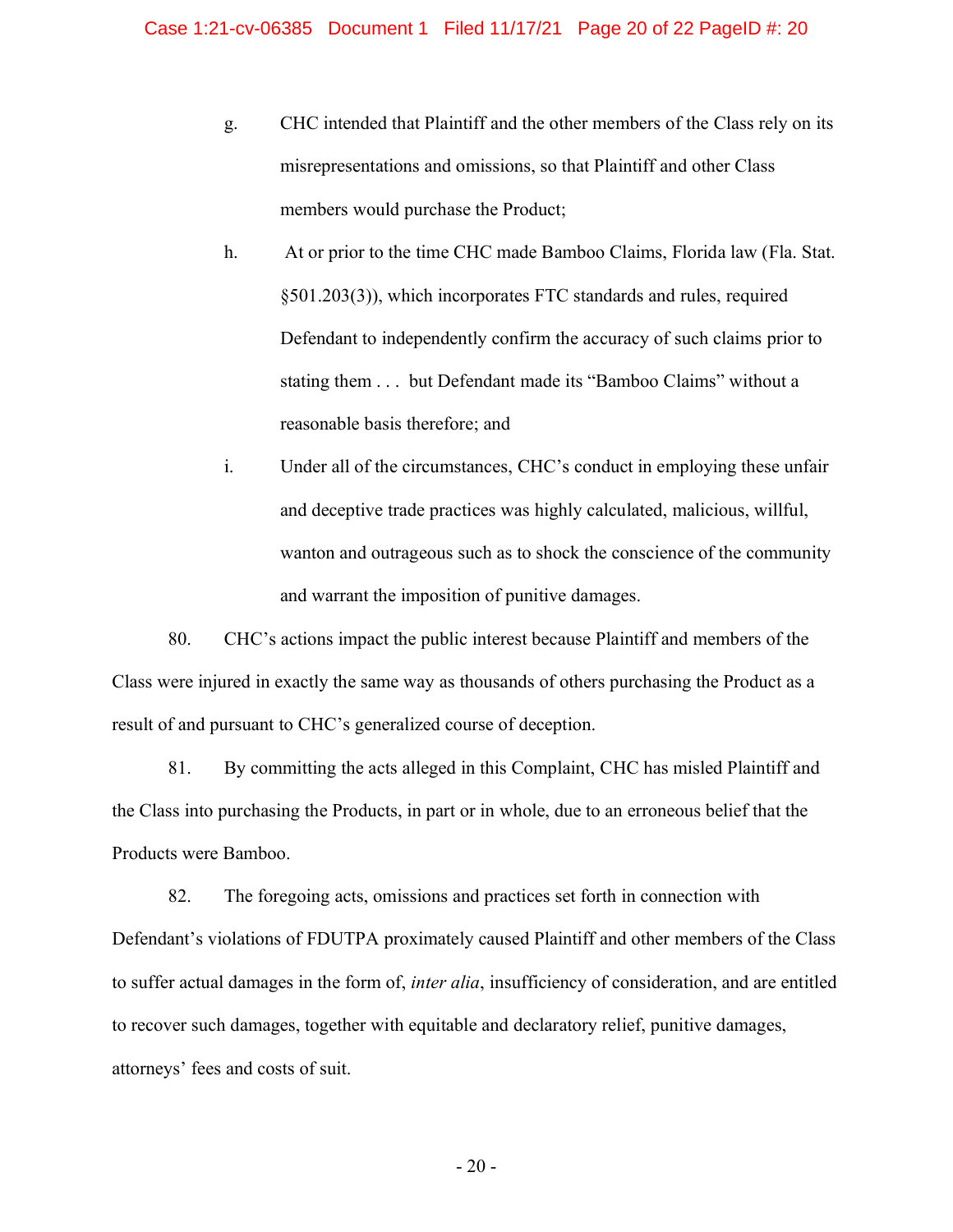## **SECOND COUNT**

## **Violations of Florida's Deceptive and Unfair Trade Practices Act (FDUTPA), F.S. §§501.201, on behalf of the Class to Obtain Injunctive Relief**

- 83. Plaintiff re-alleges all preceding allegations as though set forth at length.
- 84. CHC's Bamboo Claims misled Plaintiff and members of the Class, and is likely in

the future to mislead reasonable consumers acting reasonably under the circumstances.

85. Plaintiff and the Class are entitled under Florida law to obtain a statutory

injunction and thus restrain continuing or future violations of FUDTPA as alleged hereinabove:

## **501.211** Other individual remedies.

(1) Without regard to any other remedy or relief to which a person is entitled, anyone aggrieved by a violation of this part may bring an action to obtain a declaratory judgment that an act or practice violates this part and to enjoin a person who has violated, is violating, or is otherwise likely to violate this part.

## **PRAYER FOR RELIEF**

WHEREFORE, Plaintiff, on behalf of herself and the Class, prays for judgment against

Defendant granting the following relief:

A. An order certifying this case as a class action and appointing Plaintiff as Class

representative and Plaintiff's counsel to represent the Class;

- B. Actual damages for injuries suffered by Plaintiff and the Class;
- C. Punitive damages;
- D. Statutory pre-judgment and post-judgment interest on any amounts;
- E. An order (1) requiring CHC to immediately cease its wrongful conduct as set

forth above; (2) enjoining CHC from continuing to misrepresent and conceal material

information and conduct business via the unlawful, unfair and deceptive business acts and